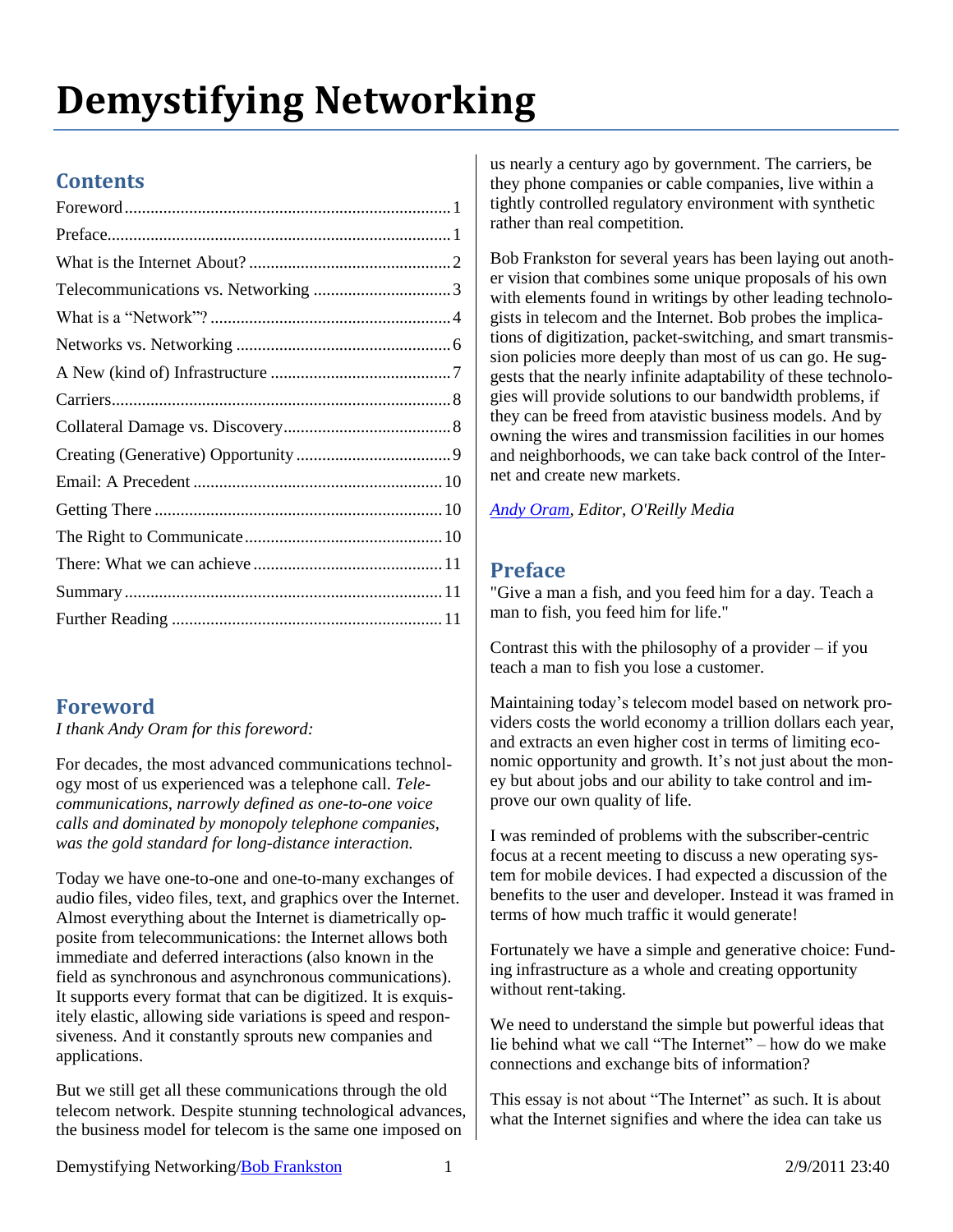and why the idea of providers has run its course and now does harm to the world economy.

## <span id="page-1-0"></span>**What is the Internet About?**

Before we can have an informed discussion about the Internet and associated policy issues, we first need to understand what the Internet is, both as a technology and as a generative dynamic.

The Internet makes it very easy to exchange bits (or messages) between two points without worrying about how they get between the points.

Let's take the simplest example – a doorbell. You press a button at the front door and hear a bong sound inside the house. All the button does is close a contact so that electricity can flow causing the bell to make a sound. In some homes the front button might make bong sound and the back door button causes a different sound – bong-bong. It acts as a signal or message to the listener.

This is the basic idea behind digital technology. Devices can listen for a message on the wire – in this case a one (bong) or two (bongs).

Instead of having two wires we can share a single wire with one pulse for the front door and two for the back. We use an alphabet of 0's and 1's. Thus 01 might may cause the front door bell to ring and 10 for the backdoor.

The 01 or 10 acts as an identifier (or name) in same way writing "Joe" or "Joan" on an envelope says who the letter is for. If you live in the same house you can just leave the letter on a table and Joe or Joan will pick it up.

In colonial America you would extend this system by leaving a letter in the tavern because someone would notice it and pass it on. This quickly became formalized using the postal system but we know that you can also deliver messages other ways such as when you give a child their birthday invitations to give to their friends at school. The system can get more complicated when you send a letter "care of" someone else.

You can save money by using less expensive services that are less reliable or spend extra to track packages so you know if they don't get delivered.

Despite the various combinations, the basic idea is that you put an address on the envelope and the message gets there somehow. You may not know the details but you know there is no mystery. After all, it's just an envelope.

Internet packets work the same way. You put an address on a packet of bits just like you put a postal address on a

letter. If they can be delivered locally, like within your house, they get picked up directly. Otherwise they get carried on a path that takes them to your destination. Instead of postal sorters we have packet routers.

The basic idea is really that simple.

Actually it's even simpler.

Or at least the idea is simple. The complexity we see today comes from trying to duck and dodge the existing telecommunications infrastructure and its myriad of twisting passages and focus on creating "billable events". We accept this system because it is self-perpetuating complexity but it is entirely unnecessary.

Once we remove the mystery from telecommunications and see that the complexity is unnecessary we'll be able to benefit from the powerful idea that underlies today's Internet.

Exchanging bits only seems mysterious because we can't really see that what is going on on the wires is not very different from what happens with letters.

Speed also makes a difference. In Victorian times there were multiple postal deliveries throughout the day like an early form of texting. Speed it up some more and we get highly interactive web pages.

The surprising discovery is that we don't need a reliable delivery. If some messages don't get through that's OK. You can resend the message or assume that the receiver is smart enough to handle a few missing messages.

The counter-intuitive idea that we can build reliable systems out of unreliable parts is at the heart of what makes the Internet possible. It shouldn't be that surprising. After all we might build a house out of boards which, individually, aren't very strong, but as a whole become structures that can last for centuries.

We don't need to rely on carriers for reliability – we can do it ourselves and we can do it better because we can build resilient systems. We can also choose innovative strategies such as filling in gaps instead of waiting a long time until every packet arrives intact and in order.

This is how streaming music works  $-$  if we lose a few packets we can make a very good guess to make up for what's missing. If we can't then we wait till the message gets resent.

This means we don't need a high priced carrier. You can carry your own message or hire people who use the common streets. (See [Best Efforts](http://rmf.vc/AmbientConnectivity?z=dm#BestEfforts) for more on the concept).

Demystifying Networking/Bob Frankston 2 2/9/2011 23:40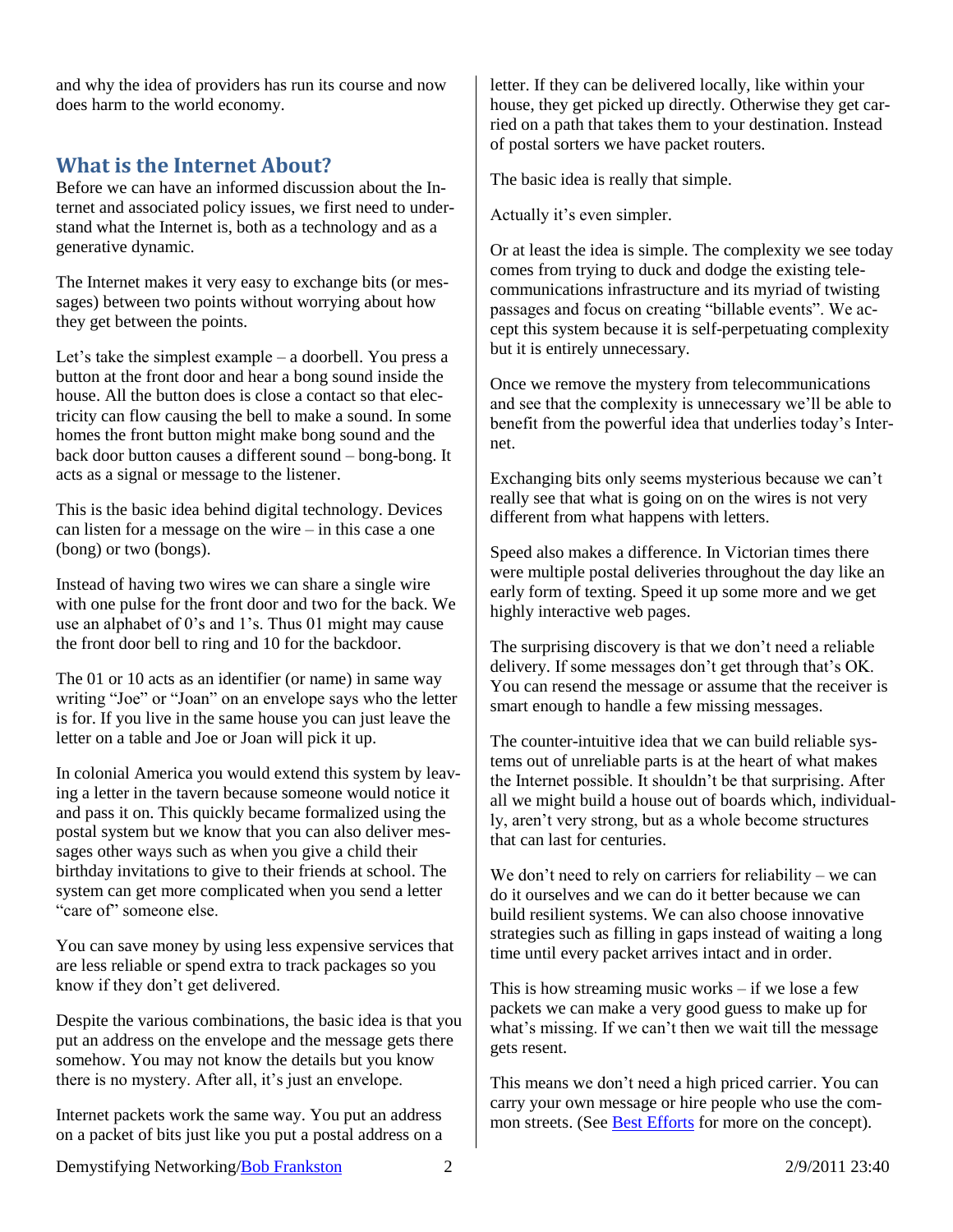You don't pay for each message when you use the streets. Cities don't run streets for a profit. They provide them as common infrastructure for the community to use.

The same goes for public transportation. The New York subway system started as a for-profit business but when that failed the city took them over so that the city could function.

# <span id="page-2-0"></span>**Telecommunications vs. Networking**

In the 1800's telegraph companies sprang up based on Samuel Morse's new technology – the telegraph. The business model was simple – if you wanted to send a message you would pay a telegraph operator to send the message over the wires owned by the telegraph company. The messages had to be sufficiently valuable to cover this cost of the dedicated wires.

The word "communications" is associated with carrying meaning. Thus the provider has to take care to assure that the meaning of the (valuable) message gets through. It has to be valuable to justify the effort.

This was a fine business model. After all why would you want to pay for an unreliable service? We don't need a provider just to communicate within our homes or with our neighbors. A telecom company provided value in enabling us to communicate a distance – the "tele" in telecommunications.

With the Internet we aren't asking the carrier to transport meaning over a distance. All we ask is that it makes a best effort to carry the bits. Bits themselves, like letters of the alphabet, don't have their own meaning. The meaning comes from what we do with it.

We can send "t-k-s 4 g-d t-m". The carrier doesn't know if we are saying "Thanks for a good time" or "thanks for the four good times" or maybe something entirely different.

We take responsibility for the meaning. If a few bits are lost we deal with it ourselves and decide if we care enough to ask the sender to try again or fill in the missing pieces ourselves. There is little value for the carrier to add.

Today we use the same technology to communicate between a computer and a nearby printer that we use to send email around the world. Yet the language of distance is implicit in "accessing the Internet" or "last mile". These phrases date from a time when crossing large distances was legitimately expensive and difficult. Conditions have since changed, to the extent that these assumptions no longer hold true. Unfortunately, they still frame our policies.

The telegraph business model of selling high priced services to cover high priced infrastructure – the wires and radios – works fine as long as there isn't too much competition to drive the price down. The telegraph business model of selling services has stayed the same even as the technology evolved. In fact we still use the term "message unit" for voice calls as if a phone call were a series of telegraph messages. Today we charge for SMS messages and phone minutes in the same way.

This model lasted because the money was in services. The FCC was created to maintain an orderly marketplace for service providers transporting messages. It was modeled after the ICC (Interstate Commerce Commission) which regulated the transportation system using trains and trucks.

If all we need is best efforts bit transport then the carriers can't make money by selling us services like telephony. We can do it ourselves as with Skype. And we can do it better without the arbitrary limits that the carriers imposed a century ago in order to maximize use of their scarce resources.

We should've had a wakeup call when the ATT business model was failing in the early 1980's. They accepted divestiture so that they could make money in the lucrative computer business. Or so they thought.

But it still seems that we need a carrier to manage the network in order to assure reliable delivery and to manage the network as a whole.

What if telecommunications providers were not necessary?

We've seen that we can use the wires in our homes and offices to exchange messages between computers by just placing packets on the wire and tagging them with the address of the destination.

We pay just once for our wires (and radios) and there is essentially no ongoing cost to using them within our homes and offices. The same is true when we share ownership of the wires in apartment house or a neighborhood or a city.

The basic idea is very simple. A router is like a street sign. Your packet has an address and follows the path towards the destination. Without being restricted to a single carrier's path we are free to find alternate routes when one path is congested.

The seeming complexity of today's Internet comes from two sources. One is that many of today's routing decisions are driven by the need to deal with the maze of billing paths created by the telecom business model – a source of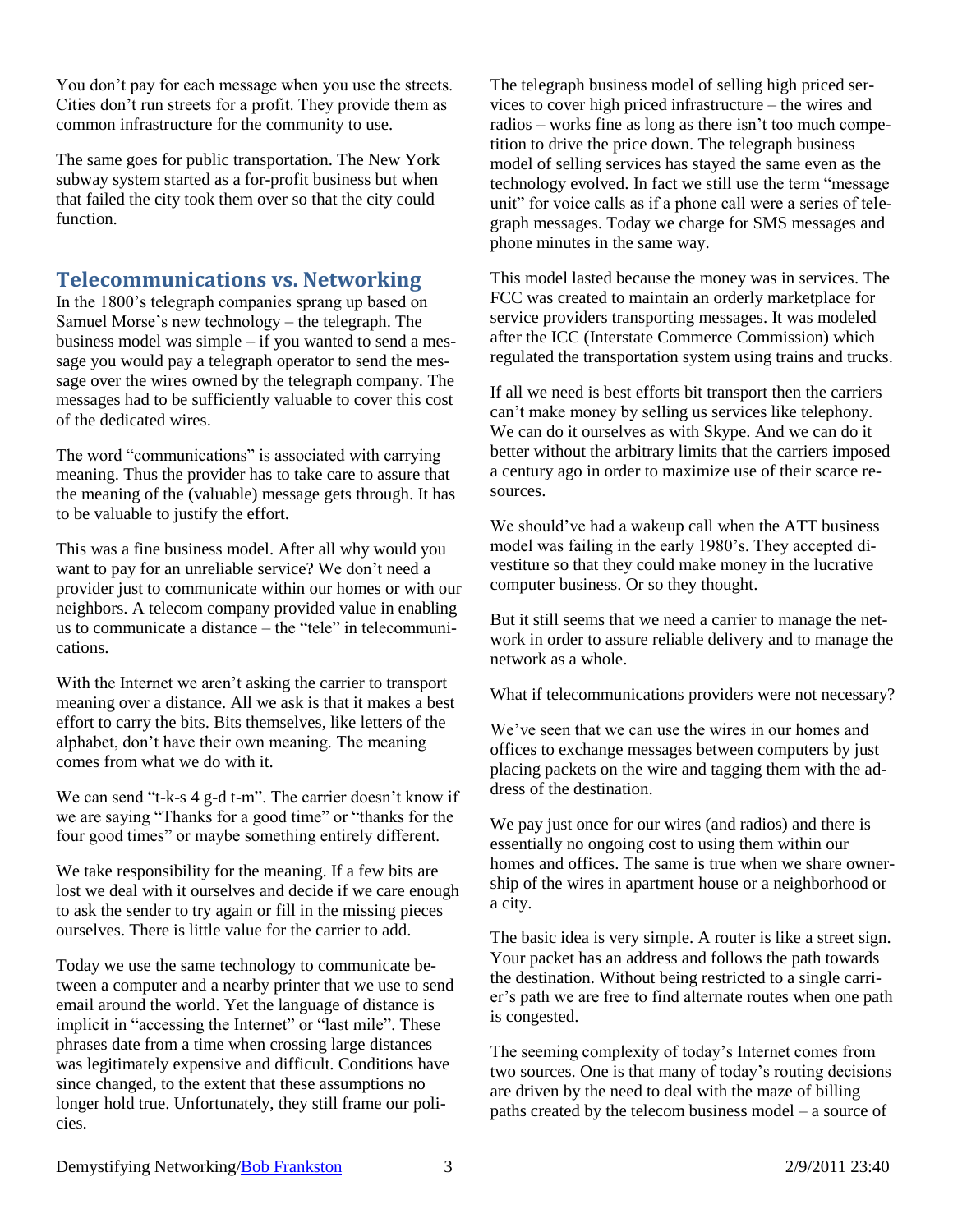complexity that disappears once we aren't trying to contain bits in billable paths.

The other source is our failure to take advantage of the fact that the wires and radios tend to be fixed. Instead we have to maintain complex routing tables inside the network to keep track of the computers using the network. It's as if the post office tried to track people instead of addresses of homes and other buildings.

It's important to understand how much of today's complexity of networking comes from dealing with the very idea of having to have a network. It's this kind of circular reasoning that makes it so hard to understand the issues.

We have a regulatory edifice (which I call the Regulatorium) in which every element depends on every other one. This is why it so important to get back to the basics.

And it isn't very hard. When a telecommunication provider argues for the importance of QoS (Quality of Service) or a "control plane", you have to ask what problem they are trying to fix.

Even if we accept the idea that we need network operators, how can they make money if all they are each selling is "best efforts" transport of bits. Bits are like letters of the alphabet and not consumable like gas or electricity.

The carriers face the same problem as farmers with too much produce – the price must drop below cost. It's a "natural monopoly" in that there is one system. But it is not at all a monopoly in that there is no exclusion – anyone can add their own wires and radios to increase capacity. There is no need to keep bits contained in billable paths. So there is no monopoly in the sense of the old Ma Bell.

## <span id="page-3-0"></span>**What is a "Network"?**

If we don't need providers and can use any facilities available what do we mean by a "network"?

We talk about the "road system" as if it were a real thing. But it's really just a collection of local roads (and other paths) that we use to travel. We create the illusion of a system by posting signs saying "US 1" but there is no entity that owns the entire system; at least not in the US.

We do have some federal guidelines but they are interpreted locally and you can create your own "roads" by driving across fields or whatever paths the vehicle of your choice is capable of navigating. There are also regional facilities be they state highways or the interstate.

The road system is this mix and you are the ultimate navigator. We fund this hodge-podge with various ways but we

are funding elements of a system and not trying to maximize the profit for the roads themselves.

Unlike railroads you don't have a single operator nor any entity that guarantees a reserved path.

It seems obvious that in order to carry on a phone conversation you need a guaranteed path so that the sounds get delivered at just the right time. That's what the PSTN (Public Switch Telephone Network) is supposed to do but that approach is being abandoned as all telephony is starting to go over IP.

Yet we still cling to the traditional view of the phone company being like a well-run railroad. Today computer systems can schedule a train and ensure the path is available so that it gets there on time barring unforeseen events. A road is very different because there is no central controller. You are likely to run into traffic jams

The telegraph system is like the railroads in that you have to have a clear wire to send a message. The phone system also has acted like a railroad – you couldn't place a call unless you had resources allocated from one end through every element of the path.

You don't need to do this for text messages since it doesn't matter if they get delayed. By tolerating delays you can share resources rather than having them dedicated. This might not have been obvious when we used modems to repurpose the phone network.

In the 1990's when the Web exploded onto the scene there was no way to provide sufficient dedicated capacity. The phone companies sounded the alarm and warned us that the modem users were going to bring down the phone network.

Of course that didn't happen. Instead we gave up on the idea of dedicating resources for each connection. Instead the packets competed for passage. They might get delayed or even lost but we could deal with that.

What did happen is that capacity increased dramatically because we didn't depend on the network for each new protocol and could add capacity using any combination of approaches.

We need to take care to understand the concept of "end-toend". It's easy to confuse it with womb-to-tomb where a network provider takes responsibility for the entire path. The term is used in just the opposite sense to mean that only those at the end of the connection understand the meaning of the bits. Inside the network you don't know if the bit is part of a phone conversation or an email message.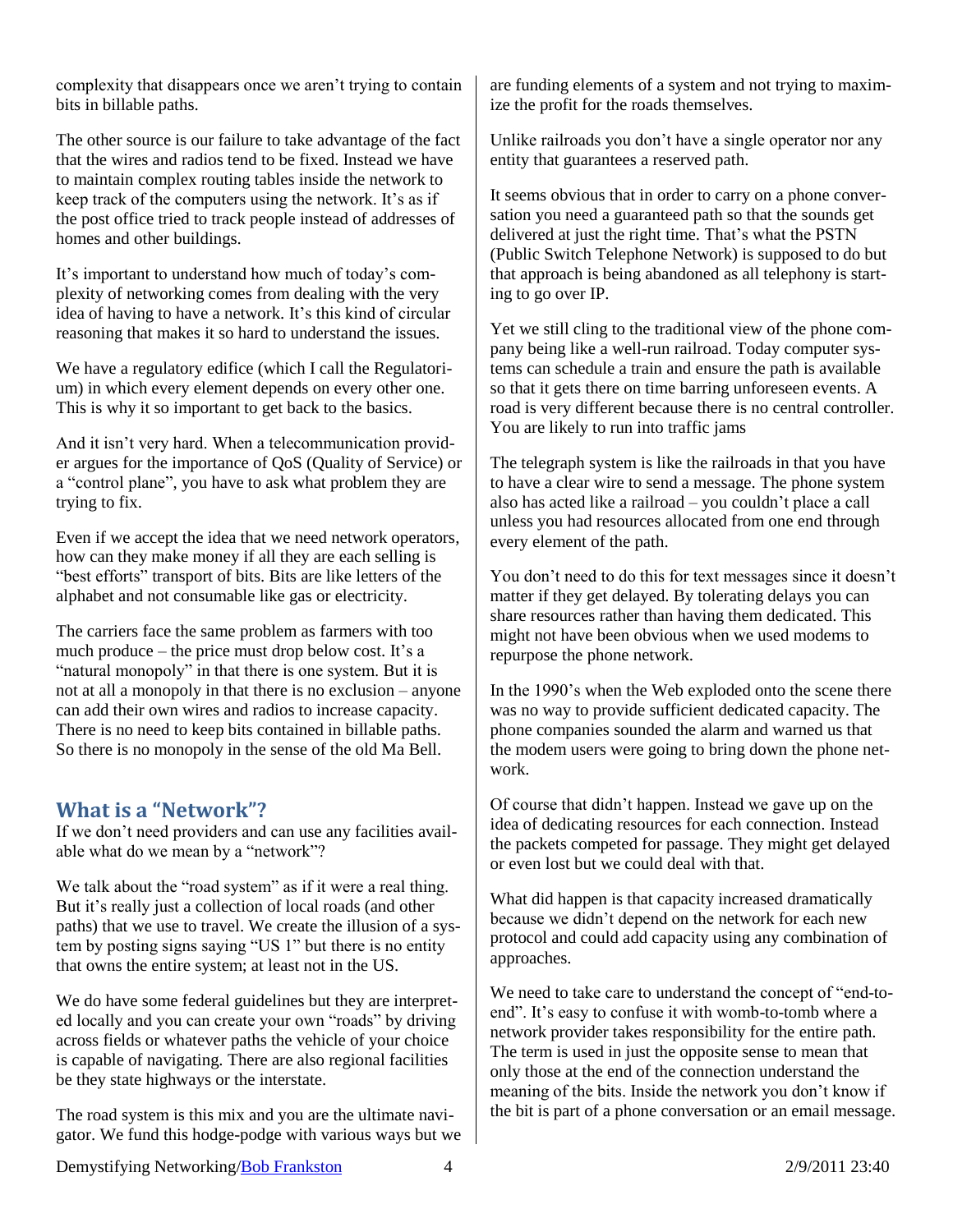We treated any available capacity as an opportunity and found a use for such as exchanging email because there wasn't enough capacity for voice. This allowed demand, in effect, to create supply, because we found value in what we could get but as we got more capacity we found more uses.

One example was repurposing a system designed for cable TV and using it to exchange bits. The TV technology is called "broadband".

Again and again we have to be careful of our use of the language. Language itself works because we can deal with ambiguity but when we use a word like "broadband" we fail to communicate because it sounds like the Internet is just another broadband TV Channel. And there is nothing to say otherwise because the entire array of telecom services seems to work just like they did before.

But it's an illusion, just an illusion. There is no network in the old sense; just operators pretending to provide network services.

Our metaphors fail us because the congested data highway now has millions of lanes and packets tend to make it through just fine. We don't really have cars, bits are not things.

The network owners are not contributing value to the applications. They are just transporting bits using their facilities. It doesn't really matter which facilities are being used.

We've seen that the electric grid is a natural monopoly in the technical meaning of the term – it doesn't make sense



to have multiple grids to distribute electricity. So how does it make sense to have multiple systems for sharing bits?

It doesn't. If you look up at the poles festooned with "broadband" wires you are looking at

profligate redundancy held in place by nothing more than bad metaphors.

Yet another example is the idea of a natural monopoly. It doesn't mean that we have a single network like in the days of ATT when the seeming inscrutability was abused by ATT. They convinced the government that only ATT (AKA Ma Bell) could avoid chaos and make the system work). They got the government to hand over control of the phone system to them with a guar-



antee of profit.

The cost plus model encourages the phone company to buy the most expensive gear and then defend the purchase in the name of "quality". But what does quality mean? Does it mean a phone that will last 100 years or is it a phone that does what people want. A good example of this is the concept of "call completion".

The FCC defines a "completed call" as one that merely rings. It's a perfect example of naïve indifference to the larger question of why we are using the phone. To a user (a word that makes us forget we are talking about people) a call is complete when you reach a person or, at least, leave message. Yet the phone companies didn't allow answering machines until the Supreme Court overruled them in the 1968 [Carterfone](http://en.wikipedia.org/wiki/Carterfone) decision.

This story is repeated again and again because it is at the very heart of the concept of telephony. In 1956 they lost the [Hush-A-Phone](http://en.wikipedia.org/wiki/Hush-A-Phone_v._United_States) decision. They tried to prohibit people from putting a box around their phone! That was the extent to which the providers went to preserve control and dictate how you were supposed to use *their* network.

If the phone companies lose control of telephony they have no reason to exist. Yet the heart of our policy, as embodied by the FCC, is the idea that there must be communications providers because, well, there must be.

The carriers lost control of their network because of good engineering. The simplicity of the simple red/green wire interface of the phone system made it too easy to see past their just-so stories.

The need to build services into the network is what doomed France's Minitel. In the early 1980's France gave everyone in the country a computer terminal – a very advanced idea. But the phone company defined how the system worked and billed based on the number you dialed. It was meant to be a proxy for the value of the service but real services aren't so easily pigeonholed.

We saw a similar problem when the US phone companies tried 900's as a way to bill for services. The inflexibility of the approach limited it to services like porn.

Today we see these problems reflected in the inflexibility of the cellular services which are more about carrier offerings than users.

Instead of addressing these problems we have managed competition – an oxymoron. The government sets rates and rules – rules that are increasingly bizarre and out of touch with reality as they attempt to keep the world as it was over a century ago. Even as all the phone traffic is

Demystifying Networking/Bob Frankston 5 2/9/2011 23:40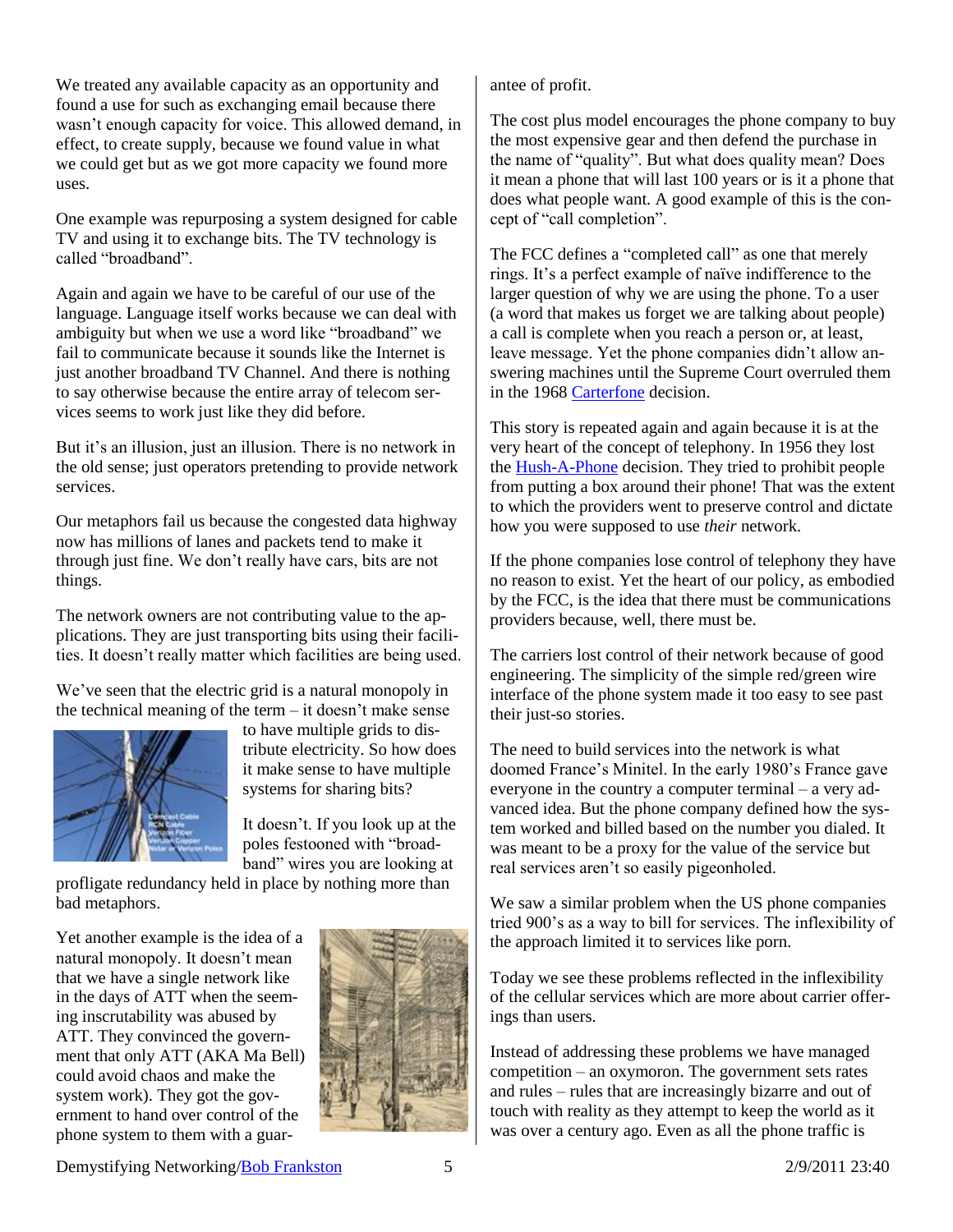going over IP both inside and outside the phone companies we have a completely fictional system of rules that keep us living in the age of copper wires and rotary dials.

In fact the rotary dial itself is a good illustration of the problem. A rotary dial worked by opening and closing the circuit so that a switch could step through lines till the dial stopped. After a short pause it would send the next digit. As phone companies implemented their intelligent network they looked forward to getting a fee for completing each transaction.

The "problem" is that they also introduced the touch tone keypad using tones instead of breaking the circuit. This meant that the tones could go all the way to the other end of the call without requiring the phone company to be involved at all! They could not get a cut of the action!

The situation repeated itself in the 1990's when the providers (both cable and phone) companies first introduced their triple plays in which they would bring a fat pipe into the house and charge you for each service. In fact they tried to charge for each PC in the house but were frustrated by the NAT (Network Address Translator) which prevented them. They also failed to prevent the use of Webcams.

Yet the carriers have *Terms of Service* which tell you what you are allowed to do with the bits. In effect they are telling you what you are allowed to say. This is because the business model is based on charging you for the value you create outside the network and how you use the bits.

We see this again in cellular pricing where they attempt to limit your ability to relay bits via your cell phone. You have to pay extra to use your cell phone to do navigation if the application runs on a separate device sharing the connection (as in the example above). But if the application runs on your cell phone but just displays on the external screen you don't have to pay extra.

There is no difference yet the phone company insists on telling you how you are supposed to use the connection you paid for.

We see the same inconsistency with ATT's iPad service. If you pay for an unlimited connection everything works fine until you attempt to download updates. Then you get a message saying that you must use a separate Wi-Fi connection. But if you exchange the same bits but ATT can't anticipate that you will use 20 megabytes you can use the connection. How did ATT manage to worm its way into the iPad in order to impose such an arbitrary and annoying roadblock in our path?

This is the today's version of harming the network. The complexity of today's cellular network makes it easy to

make self-serving engineering decisions seem necessary yet the inconsistency is still too obvious.

On one hand you are told that there is scarce capacity so the companies have to dole out bits very carefully while at the same time they are selling new video serves over the abundant 4G capacity. At least they should try to keep their story straight. Depending on confabulation is a poor basis for an business model.

How can you create value if you have carriers constantly second-guessing everything you do? It creates an environment that is hostile to innovation for no reason other than to tie us to the rails of an eighteenth century notion that bits are transported like farmers' wheat!

Yet none of this is necessary. We needn't hobble ourselves by trying so hard to preserve the limitations of the past.

Remember that the FCC was created during the Great Depression when we didn't trust markets and that telecom is, in effect, a socialist experiment premised on the idea that regulators can regulate markets. It doesn't have the idea that the very nature of the market change in ways that are belie the presumptions underpinning the regulations. Nor is there the understanding that the conflict of interest inherent in the idea of telecommunications does not arise if we have a different marketplace configuration.

In fact, if networking as a service is only an accident of history and is not fundamental how can we justify continuing an experiment that has failed?

## <span id="page-5-0"></span>**Networks vs. Networking**

In the 1980's there was a "network" known as UUCP. I put the word in quotes because it wasn't a network in the sense of having a network provider. Instead it was a cooperative effort among computer systems. We could also say it was a cooperative (social) network among the system managers.

UUCP stood for Unix-Unix-CoPy for coping files. If you wanted to send a message to a "Joe@Mickey" your computer might dial a computer named "Pluto" and it would in turn dial "Mickey" where "Joe" had a mailbox. Remember that in those days long distance phone calls were expensive so you would want to avoid direct calls. It's a good example of being forced to take a more complicated approach to game the phone system.

What do we mean by "expensive"? We accept the idea that a product is expensive because the costs are high. But diamonds are expensive because De Beers is able to manipulate the marketplace. Thanks to a government-granted mo-

Demystifying Networking/Bob Frankston 6 2/9/2011 23:40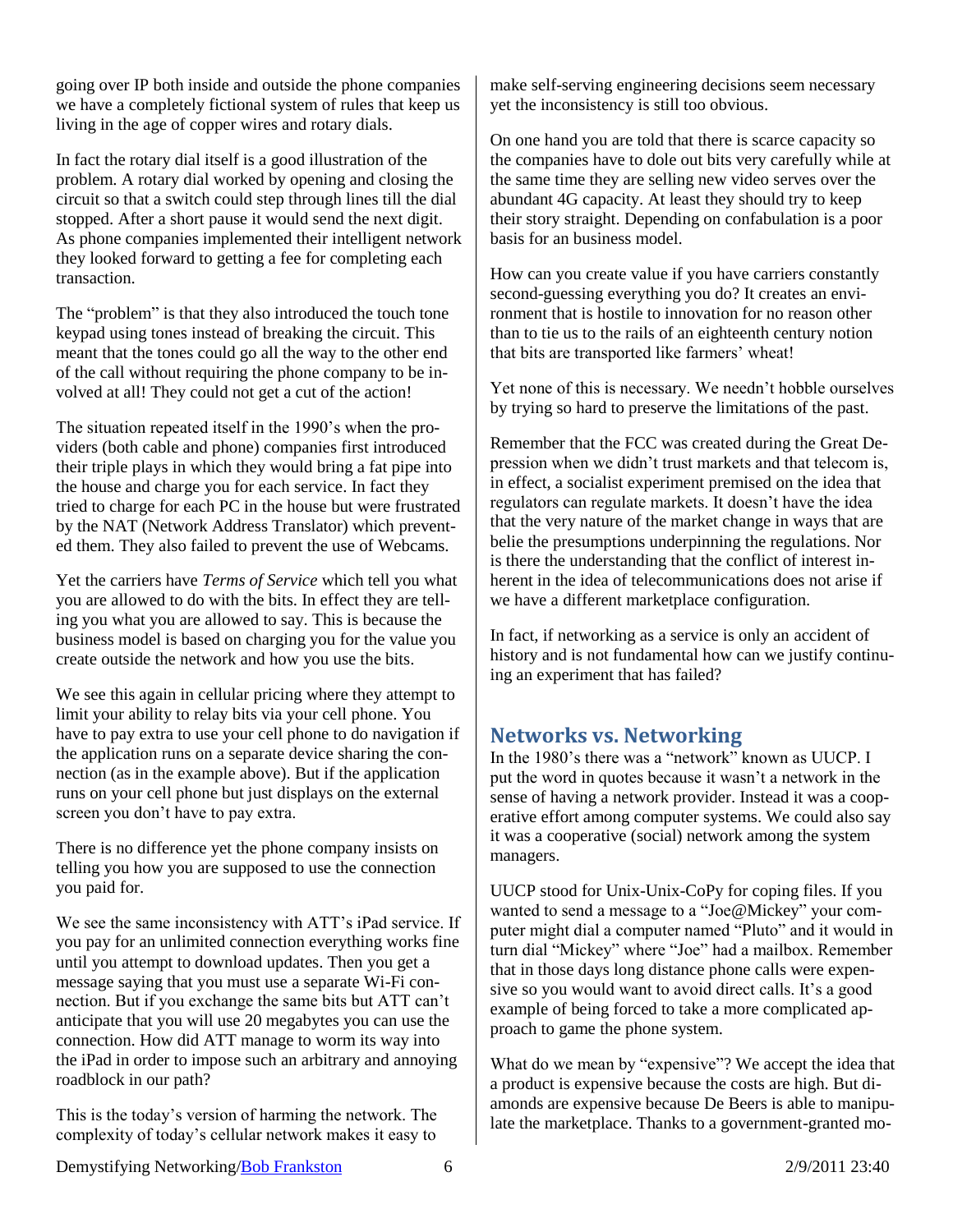nopoly ATT had every incentive to use the most expensive gear even as digital technology greatly reduced the costs.

The idea of managed competition prevented the normal market from operating to reduce the prices and bring it more in line with costs. The problem is that with too many players there is too much supply and the price drops below cost.

Yet even today the carriers still charge us for phone calls even when we've already fully paid for a multimegabit pipe and the phone call doesn't really exist inside the network. With FiOS there is no copper phone line yet the price of a phone call has stayed the same.

We accept this because we believe there must be a network and there must be services.

The significance of UUCP is that it demonstrates how simple it is to do networking without a service provider. But the word "network" is so general that a social network is a network just like a phone network. This is why I try to be careful to focus on the activity of "networking" so as to emphasize that there is no provider charging for services that we create ourselves such as phone calls.

And once again we are lead astray by language. Even when we have computers that just place packets on a wire and listen for them we call it a network. And then we assume that we need a network operator.

But all we need are wires and radios. We can then use simple protocols to exchange bits locally and at a distance.

This is similar to the approach we take with local roads in each town forming a road system as you drive across towns. The interstates make the system work better but are not fundamental.

It costs money to lay down fibers but far less than roads. In fact we often put in fiber as we build roads because it's such a small part of the cost. Radios are very inexpensive but cell towers are expensive because of the complexities of synthesizing billable events and simply because carriers are rewarded for high expenses with high market caps (AKA high stock prices).

And we need people to keep the equipment working, again like roads. Again the cost is low. It's even lower once the facilities are not owned by high price network operators. We'll quickly see the kind of marketplace competition we've seen for home and office networking leading as we design equipment to make it easy to operate networks. If nothing else we'll avoid the frightful complexities of gaming today's systems of inter-carrier pricing.

The service-funding model requires scarcity in order to create value. This is why the cellular phone providers are complaining that too many people are using their services – it justifies their need to manage the network. If you have two phones next to each other they don't communicate unless there is a distant tower to create a billable event. It's a design decision chosen by business policies to justify the very same business policies. This is a recurring theme.

We have open access points everywhere in a city but they are locked down for the same reason. The carriers complain about the cost of backhauling cellular traffic to their networks. Yet they typically have huge capacity in the wires and fibers in many neighborhoods. They choose not to add inexpensive radios to the poles because it would make it obvious that wired and wireless bits are the same and that neither are scarce.

This scarcity story also applies to broadband. There are redundant wires on each poll but only about one percent is available as "Internet". And any one of the broadband wires (or fibers) could serve the entire community.

Why do we have a single electric distribution system yet separate wires for bits that are all the same and aren't even consumed? As the advertisements say, there is just one Internet. So why do we need a wire as if there were separate Comcast, Verizon, ATT, RCN, etc. networks? As if there were different a network for each purpose: safety, fire, policy, education, parks, homes, offices, dry cleaners, dogs ….

If we didn't try so hard to keep bits within billable paths we call networks, we would have abundant capacity with very simple protocols and no need be limited by the need to create billable events.

# <span id="page-6-0"></span>**A New (kind of) Infrastructure**

Infrastructure exists to serve the community. It may be the office equipment in a company or the streets in a city or a bridge across a river.

I chose the word "infrastructure" rather than "utility" to avoid the implication that we are paying for services rather than using what is available. We still pay people to keep the roads running and bits flowing but we're not paying for "consuming" the Internet.

The other important aspect of connectivity infrastructure is that it can be a common infrastructure for all kinds of services. If we don't need providers we don't need separate infrastructure for each purpose such as police radios, traffic light controls, educational networks or even turning on the street lights.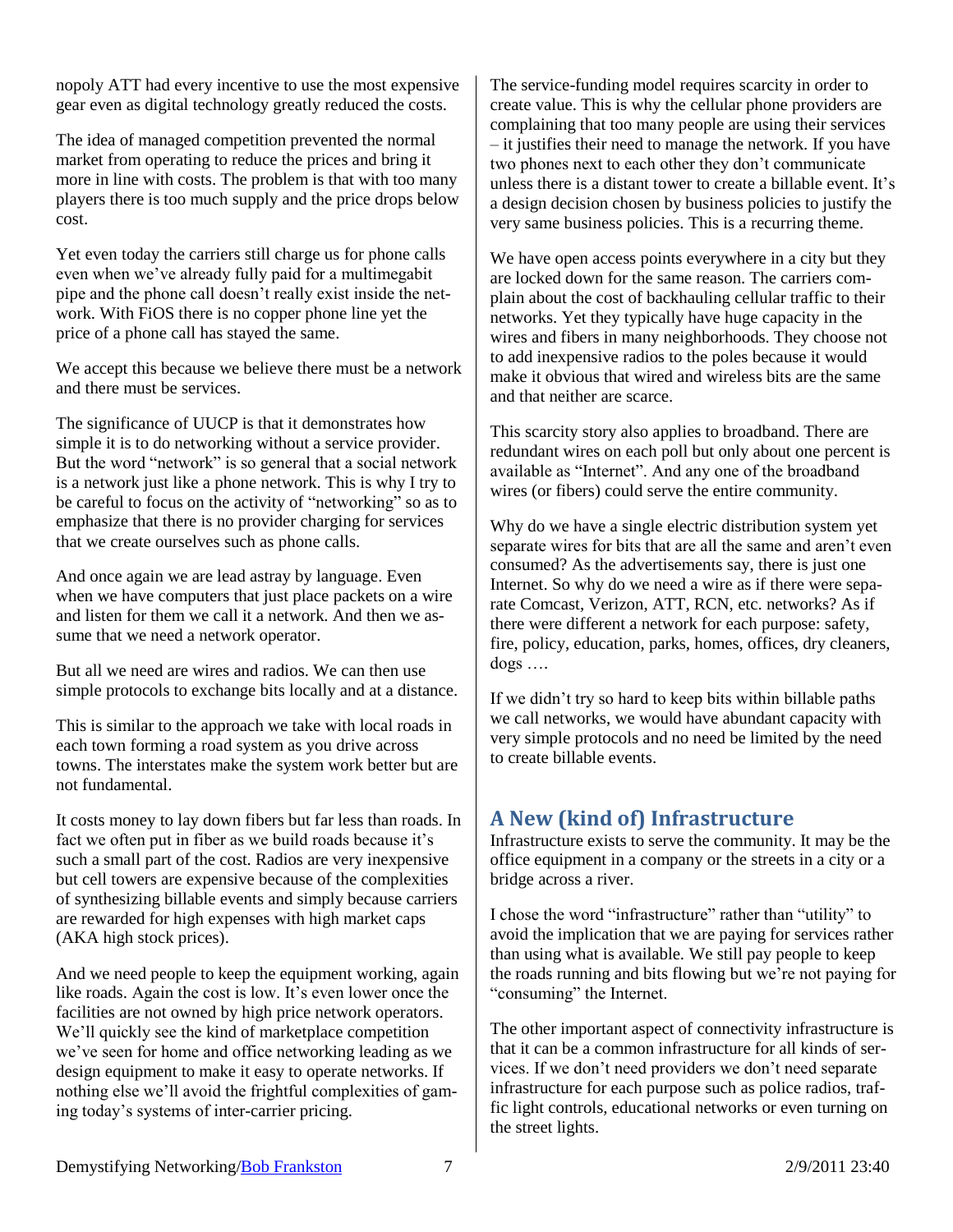Once we understand digital systems we can do much more. A home fire alarm can now simply contact the fire station by sending a message, a rich message. A rich message can provide information such as what chemicals are sensed at what temperature in what room. Of course privacy is a concern so home owners should be able to decide what information they will want to make available.

The ability to connect devices becomes even more important when we have powerful devices that we can use for any purpose. The computer power now locked within a smart phone becomes far more valuable when we can treat it as a general purpose device rather than just a telephone.

You want a doorbell with video? Just take a \$200 smart phone and stick it to the wall. That's it. You can use the [ambient connectivity](http://rmf.vc/AmbientConnectivity?z=dm2) to connect it to the apartments. But that's just the starting point. You might also support one time pass codes and even video check-in for packages or plumbers.

Need a medical monitor with video? Same approach: Just connect additional sensors if needed.

You can also have other form factors such as a wrist mounted device with a small screen for convenient viewing and, perhaps, the ability to monitor blood flow with a sensor.

## <span id="page-7-0"></span>**Carriers**

We have phone companies, cable companies, Internet Service Providers and various other forms of service providers or carriers. The details and business models vary greatly. Phone companies make money by creating services within the network. The cable companies started out as community antenna companies bringing in distant television signals.

Much of the focus in this essay has been on phone companies because of their historic role. But ultimately they all share the common property of owning the means of communications which they fund by selling services.

Cable companies today are less dependent upon the network itself and are further reducing their dependency. Comcast is buying NBC Universal and Time-Warner spun out their cable division.

A number of the traditional phone companies have looked to cellular telephony as a new opportunity for revenue. The seeming complexity has afforded them some degree of protection from commoditization but it's only a temporary respite.

They have also tried to become "cable" companies themselves. In fact DSL was originally created to carry TV

programming but it took Verizon well over a decade to become a "cable" company with a multibillion dollar investment in new fiber (FiOS).

"TV-Anywhere" is a technology that allows cable companies to offer their content over IP. They are no longer tied to their own wires. This is a new dynamic because they would be subject to reciprocal discrimination were they to impose byte counts or other limitations. (Of course they could collude by making private arrangements).

What happens when they start marketing their services to users who aren't on their fiber? They will be able to charge less (or have a higher profit) once they are freed of the burden of maintaining a private infrastructure.

The carriers understand that their business model must change and that's a source of optimism. They are reluctant to give up the advantages that come from owning the network but increasingly they have a stake in a post-network world.

Perhaps Verizon realizes this because it has stopped deploying new fiber for FiOS.

The problem is that the very structure of the business makes it difficult to change. We saw this when ATT tried and failed to become a computer company. We should encourage their effort to adapt to change but we can't depend on it and must therefore force the issue.

It's a lot to ask a company or, more to the point, people in a company, to accept the idea that their business model doesn't make sense. The belief that a smarter network is necessary feeds a need and is consistent with the notion that network operators are necessary. We see this in government policy as well. It's not just the misguided **broad**[band](http://rmf.vc/IPBR?z=dm) initiative; it's also research efforts like [GENI](http://rmf.vc/IPGENI?z=dm) which seek solutions in the network. We should be focusing on research on how to use networking instead.

# <span id="page-7-1"></span>**Collateral Damage vs. Discovery**

I have a spare cell phone – an Android G1. I wanted to use it as a development platform but found that I couldn't use it without having an unlocked SIM card. This is an example of collateral damage. Not all phones have this problem but the fact that some do is troubling.

If the purpose is simply to prevent unauthorized calls then it would be simple to prevent calls as if there were no service available. Instead I can't use the phone at all. This isn't problem for the cell companies because what other purpose does the phone serve in their world?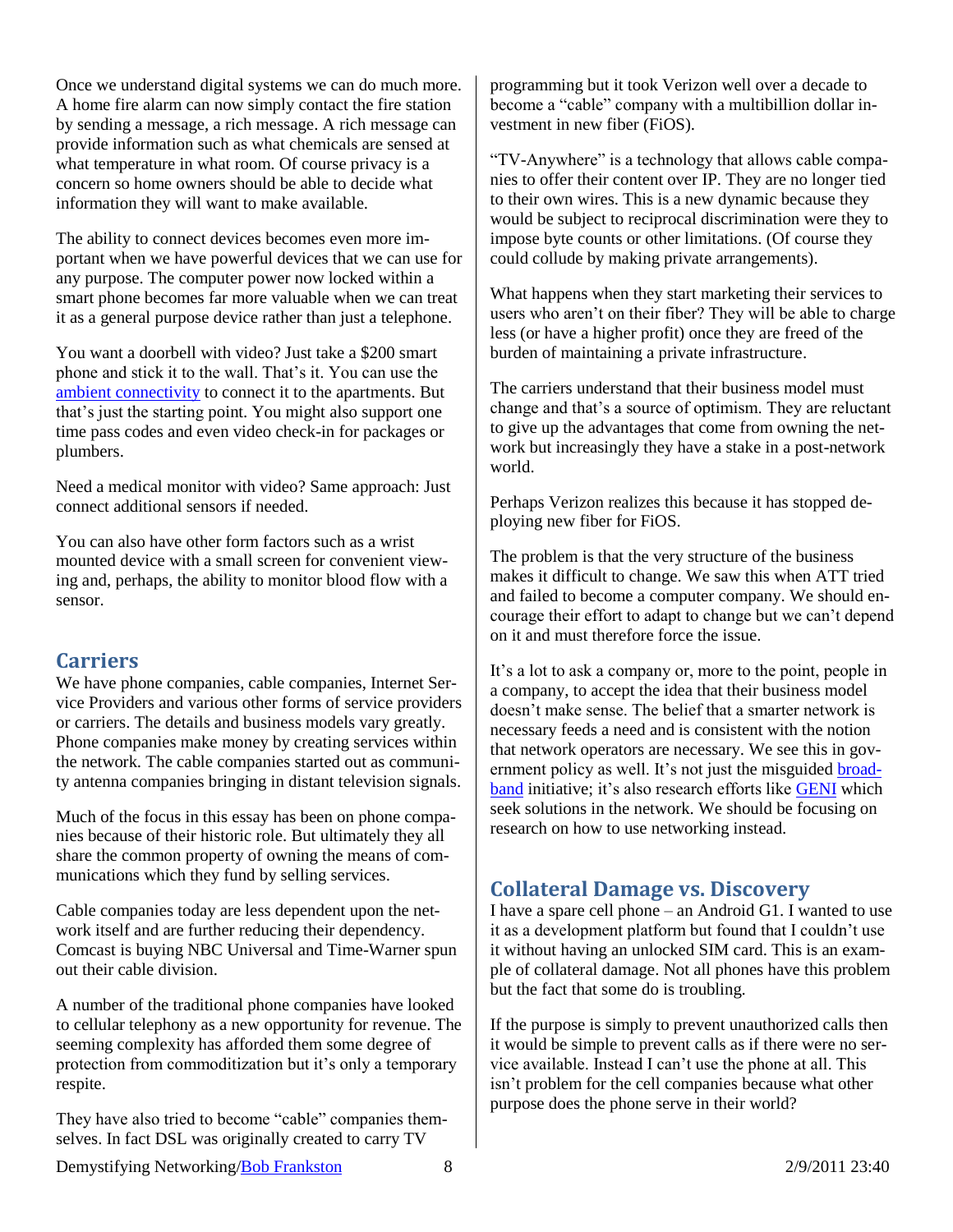These architectural couplings are expedient and good engineering within the given design point but they are very bad public policy.

As I wrote in ["Beyond Limits"](http://rmf.vc/BeyondLimits?z=dm), one way of enabling generative hypergrowth (the kind we associated with Moore's Law") is to decouple markets so that neither is dependent upon the other.

We see this in the "end-to-end" principle of the Internet that stats that services can be created outside the network at the end points without depending on services within the network. But if you own the network then you will build a reliable transport because there is no reason not to and common sense argues that it is necessary. It also gives you a way to add value.

If you don't control the network you don't have the temptation to build smarts into the network. This is why I refer to an end-to-end constraint. Because of this constraint we discovered that we could do voice over an unreliable path.

But we didn't really discover that until the network had enough capacity to make it work. Until then we had to find other uses of connectivity. I go into more detail in my es-say on ["Purpose vs. Discovery"](http://rmf.vc/PvD?z=dm).

In terms of public policy the telecom silos are an example of the price we pay for expedient solutions within silos. We can create generative opportunity by unlocking the value latent in the silos.

This is not just a problem with carriers. We see the same problem with cloud computing as service providers create protocols tethered to the cloud (AKA, their servicers and services). Not only does it avoid the hard work associated with true peer protocols but it also helps make customers dependent upon the services.

Once we start looking for examples they are everywhere. Look at the Set Top Box vs. the TV vs. other sources and the lack of protocols to make the process of coordinating the components anything less than very awkward.

#### *This news keeps coming.*

As I was editing this article my son called to tell me that Comcast's Internet is [down!](http://www.boston.com/news/local/breaking_news/2010/11/widespread_inte.html) We joke about the Internet filling up or breaking but that can happen if you use a brittle architecture. This particular problem appears to be DNS-related – an unnecessary dependency upon a central authority. What is important is that this problem lasted for hours. People often say that we need providers because cities can't even fix potholes. But this is worse than not fixing a pothole. We should expect some accountability and explanation.

Remember that many cities do operate complex infrastructure like electric distribution systems.

#### *Breaking news:*

Worse, Comcast is now holding their customers hostage [according](http://www.marketwatch.com/story/level-3-communications-issues-statement-concerning-comcasts-actions-2010-11-29?reflink=MW_news_stmp) to Level 3!

**Connectivity is vital infrastructure** and must not be in the hands of companies that treat it as just another TV channel. Cities do know how to deal with vital infrastructure. They may not have the skills on staff but they do know to hire suppliers who can be responsible. There might still be failures but the outcry will be strong enough to demand immediate change.

A mayor must answer to users each election but a cable company's responsibility is to its shareholders who have very different incentives.

# <span id="page-8-0"></span>**Creating (Generative) Opportunity**

I argue that the business model of telecom has failed. It might have made sense in the  $19<sup>th</sup>$  century but why are we still paying for services we can do better ourselves? How is it that we pay for a phone call even when we have a 10 or 100 Mbps (Megabit per second) connection?

China depends on its Internet connections to the world. Considering how small the cost is relative to the value, it would make sense for China to invest in a mesh of cables across the Pacific to assure capacity and resilience. Instead it is dependent upon private providers whose business needs depend on maximizing the value of their investment by limiting capacity.

We also see this same lack of capacity in South Africa where efforts to extend education to townships run into limitations from an artificial scarcity of "Internet" because even local connectivity is subject to limitations lest the students use too many bits over the expensive (AKA thin) connection to the rest of the world.

With an infrastructure approach we can have the ability to communicate with zero marginal cost. Imagine the innovation unlocked when the new computing devices can assume connectivity.

Today the carriers must capture the value created using the network to fund their infrastructure. Applications that don't meet their price aren't considered worth supporting. Remember that price is not the same as cost.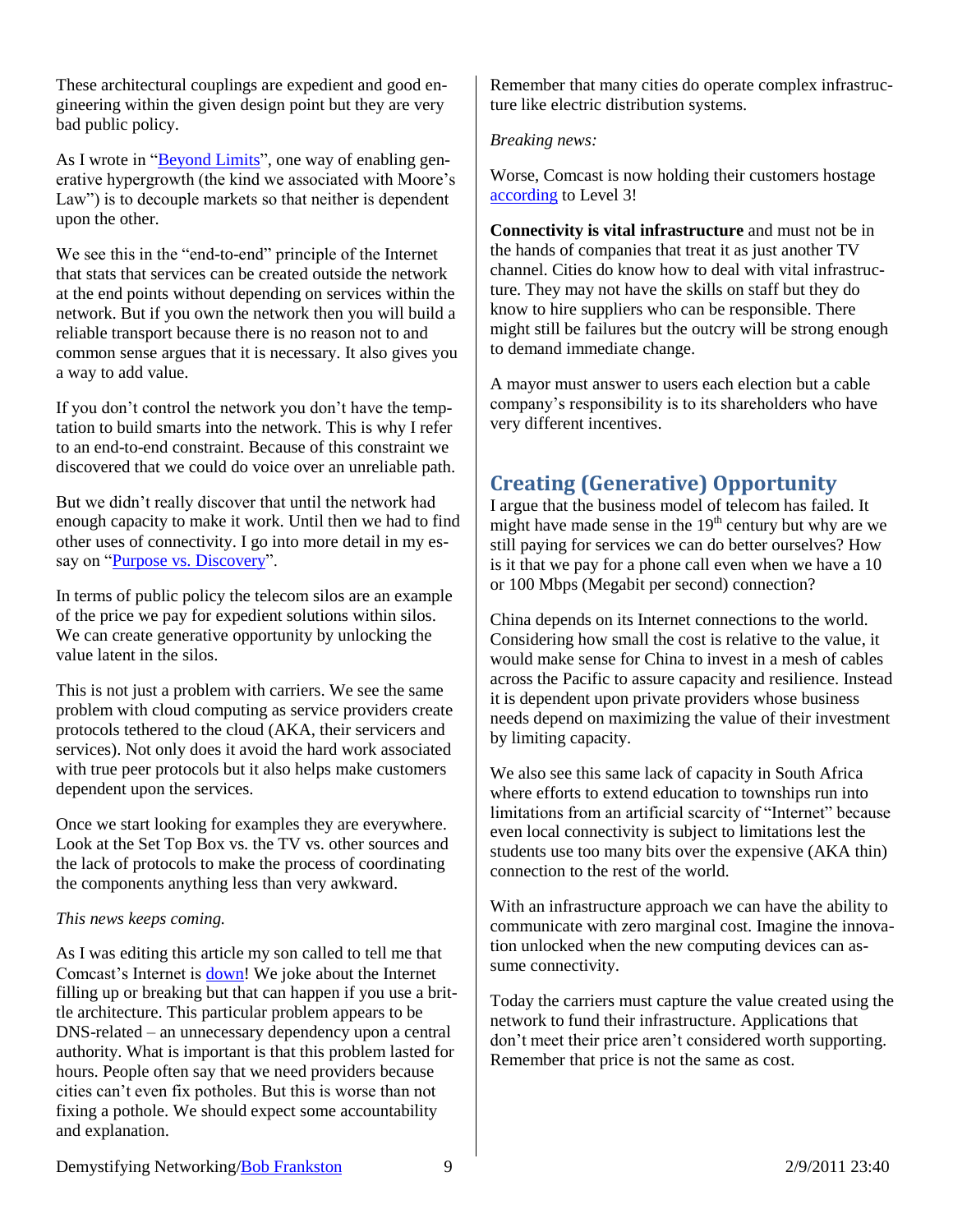# <span id="page-9-0"></span>**Email: A Precedent**

We have an important precedent in electronic mail. In the 1980's the international standards bodies agreed on a standard for email called [X.400.](http://en.wikipedia.org/wiki/X.400) It embodied all of the protocols of the telecommunications industry mashed up with the post office so you could provide seemingly necessary services like reliable delivery and confirmation.

There were two problems. The big one is that it imposed all the assumptions and limitations of the hierarchical world of telecommunications and government post systems (AKA, the PTT or Postal, Telegraph and Telephone systems) on electronic communications.

It failed because too many people understood email and protocols like [SMTP](http://rmf.vc/SATNSMTP?z=dm) (Simple Mail Transport Protocol) were too easy to implement. It only took a weekend to implement SMTP and another weekend to improve it. Changes to X.400 took a decade.

Sure, email didn't have the authoritative guarantees of the X.400 hierarchy but those assurances didn't really guarantee anything. You still had to know how to trust. Just because someone tells you to do something you don't just do it. You still have to verify and use your own judgment.

If you want an authority to vouch for the contents you can implement your own system for exchanging messages and there are many choices.

Finally in the 1990's the US Government relented and X.400 was no longer mandatory.

Perhaps the biggest difference was that email became common before it was captured.

## <span id="page-9-1"></span>**Getting There**

It would be nice if we could just make all of the wires and radios available as basic infrastructure like we do the roads and paths so that we can do our own networking without being beholden to a provider. Yet we will have to live in a world where telecom providers still have exclusive control of much of the wired and wireless infrastructure. We still have an FCC still exercising prior restraint on speech as if electronic speech wasn't protected by the First Amendment.

In 1934 protecting the providers was the best way to assure the availability of a communications infrastructure. It was just a continuation of the approach used for the railroads. Even if it were the right approach then it is certainly not so now.

Demystifying Networking/**Bob Frankston** 10 2/9/2011 23:40 Railroads have been subject to common carriers rules which prevent them from discriminating between various

types of cargo. Discrimination by network providers is more subtle and insidious in that they can provide selfserving arguments for how to operate the network favoring applications they argue are more important.

This is why the idea of an [open Internet](http://www.scribd.com/doc/41002510/On-Advancing-the-Open-Internet-by-Distinguishing-it-from-Specialized-Services) is so important as a way to limit the carriers ability to meddle, even if with the best intentions, that make it difficult to innovate outside the network by doing our own networking.

Today a community that wants to pay for its own infrastructure finds itself thwarted rather than supported. We see an example of the problem with Utopia in Utah. Utopia was modeled on the high system as basic infrastructure. But instead it must be funded in the provider model as another backend provider.

Yet even with these impediments the idea of funding the wires and radios as common infrastructure is compelling. Just as we pay once for the wires and radios in our home, offices and campuses we can fund the facilities in our towns and cities. We can then have direct connections between these communities without having a provider in the middle of all conversations.

The question is how hard we are going to try to preserve the past and how willing we are change and embrace a rapid transition to infrastructure.

## <span id="page-9-2"></span>**The Right to Communicate**

The United States has been fortunate in having the First Amendment which gives us the right to unfettered speech. It means ideas get a chance to be heard without having to first prove they are good ideas. In fact the ideas that have given us the most have been disruptive or bad in that that they upset the status quo.

The Internet has given our free speech far greater reach. We can explore ideas because we are curious without having to justify them to investors. Individuals can effect real change.

Yet the very idea of the government licensing radios violates the First Amendment because we understand how to build a communications infrastructure without creating the artificial scarcity that justifies such intervention. Using [spectrum](http://rmf.vc/SD?z=dm) to manage wireless communication [assures scar](http://rmf.vc/AssuringScarcity?z=dm)[city.](http://rmf.vc/AssuringScarcity?z=dm)

If you use a single frequency then you have to make sure no one uses the same frequency thus you have to exclude others. It's as if you had to make sure that no two people wore shorts of the same or even similar colors in a room because you used only the shirt color to distinguish between people. The problem is not that we have a shortage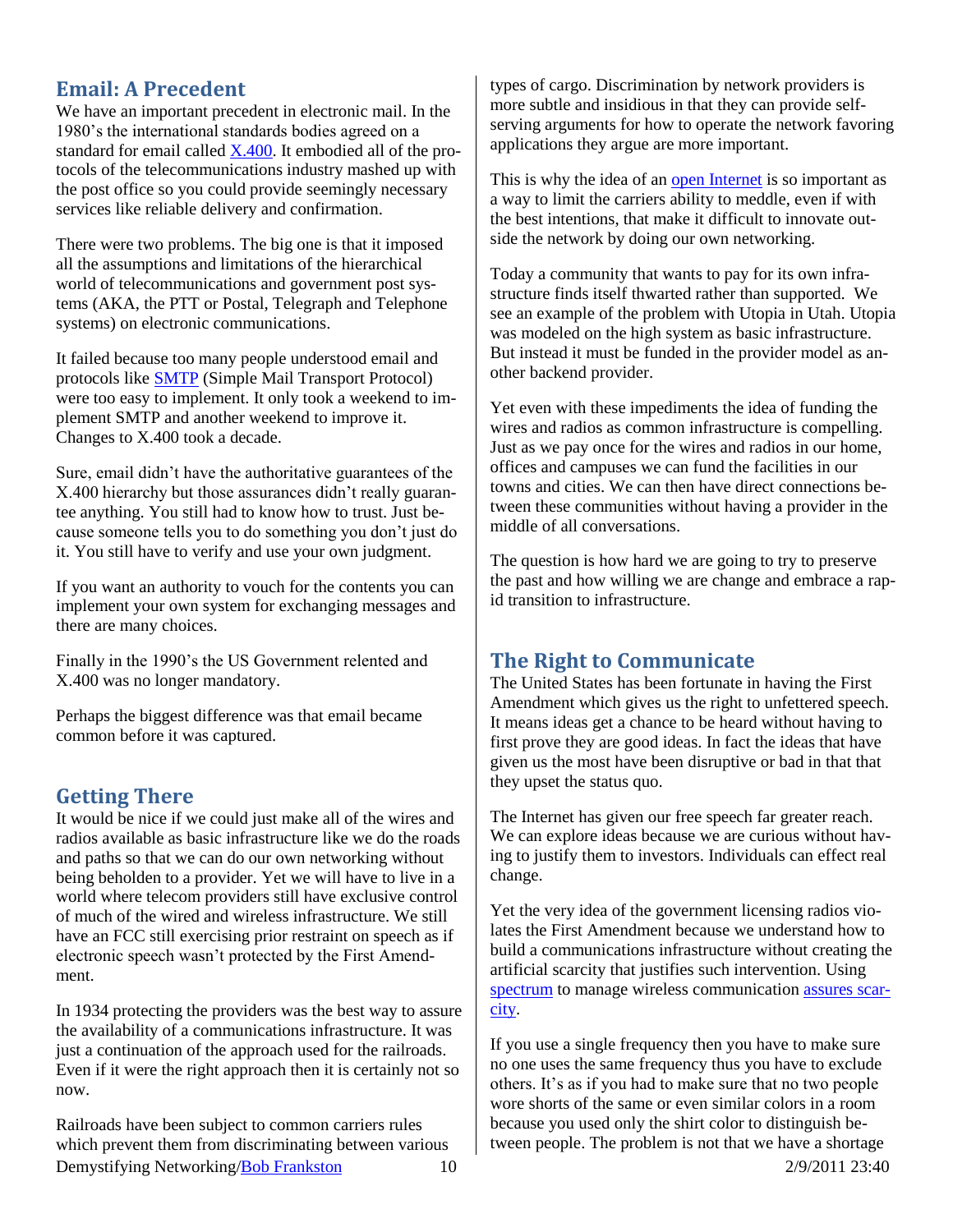of spectrum (colors), it is that we are using in an extremely foolish way. The fifty year old idea of auctioning off portions of the spectrum might provide a minor improvement in usage but doesn't address the fundamental flaws in the basic approach.

The tragedy is the entire edifice of the FCC is premised on this scarcity and the mission has crept. The presumption of scarcity is used to justify managed competition with providers in the middle of the path setting a price hurdle on speech. And without common carrier protection we are back to the days of the robber barons charging us based on what we say not just the cost of carrying the bits.

We have a right to communicate. If we fund infrastructure instead of charging for services we can realize that right.

## <span id="page-10-0"></span>**There: What we can achieve**

Where is there? Let's go back to the doorbell. You can just put it in your pocket and assume it will ring when someone presses the button at your house. Of course you don't really carry a doorbell with you – you would instead have an app on your personal device (or smartphone) to alert you.

What is important is that it "just works". You simply decide the policy of whether you want to hear the doorbell when you're not at home based on your needs and not any technical hurdles.

We haven't just let you take your doorbell with you, we've created opportunity. You can now start innovating and add capabilities such as a video feed from your door. Of course the "doorbell" might be a medical monitor or an alarm or any connected device.

It's a cliché to say we're limited only by our imagination. But today we can create solutions by taking an idea and sharing it using connectivity and some software.

Once we can see past telecom to the radical simplicity of the Internet the question is not whether we can move beyond telecom but what took us so long?

## <span id="page-10-1"></span>**Summary**

Ultimately the Internet is about the idea that we can focus on our applications without being concerned about the complexities between the end points.

This is the end-to-end principle, not to be confused with womb-to-tomb control of the path.

The key insight is that we can create meaning outside the network without having to require more than *best efforts* from an intermediary. In fact making best efforts a constraint has created a dynamic in which demand created supply and innovation has allowed us to take advantage of opportunities rather than limit ourselves to what is provided.

This frees us from having a rent-taker in the path but can only be fully realized when we are no longer funding the infrastructure by paying for provided services and, in fact, free ourselves from the concept of a network as a service.

Instead we should fund physical infrastructure – pay for copper and glass for wires and stop prior restraint on the use of wireless devices by taking advantage of our modern understanding of physics and signaling.

Today's Internet protocols were meant as prototypes and work very well to connect computers but they don't support long term stable relationships. Once we can assume unfettered connectivity we'll see more focus on the relationships between applications (and the people that use them).

An application like connecting a button at a door to the doorbell is complicated because we don't have stable names for the end points and easy ways to maintain the relationships. Various applications like Skype have their own approaches. In the future we'll see more focus on relationships because merely exchanging bits will no longer be the difficult problem it is today.

# <span id="page-10-2"></span>**Further Reading**

I can only touch upon many of the topics in this essay. You can read more details in other essays that I have written.

## **My Writings**

It's difficult to get past our implicit assumptions about the purpose of networks as I explain in ["Purpose vs. Discovery"](http://rmf.vc/PvD?z=dm3) and ["On NOT Baking in Special Services"](http://rmf.vc/Unbaked?z=dm3). Government research is still focused on finding answers in the network itself (Project [GENI\)](http://rmf.vc/IPGENI?z=dm3) rather than in understanding how to do networking. Concepts like "security" and "trust" are not to be found in the Procrustean plumbing of the network.

["Our Copper, Fiber and Radios"](http://rmf.vc/CFR?z=dm3) is my attempt to take a positive direction. Instead of criticizing the carriers I observe that what we need to do is take advantage of the physical facilities all around us. We also need to think in terms of the neighborhood around us – [The First Square](http://rmf.vc/SATNFSM?z=dm3)  [Mile.](http://rmf.vc/SATNFSM?z=dm3)

Being able to presume [Ambient Connectivity](http://rmf.vc/AmbientConnectivity?z=dm3) is a start. In ["Maker Disconnect"](http://rmf.vc/MakerDisconnect?z=dm3) I start to look at other enabling tech-